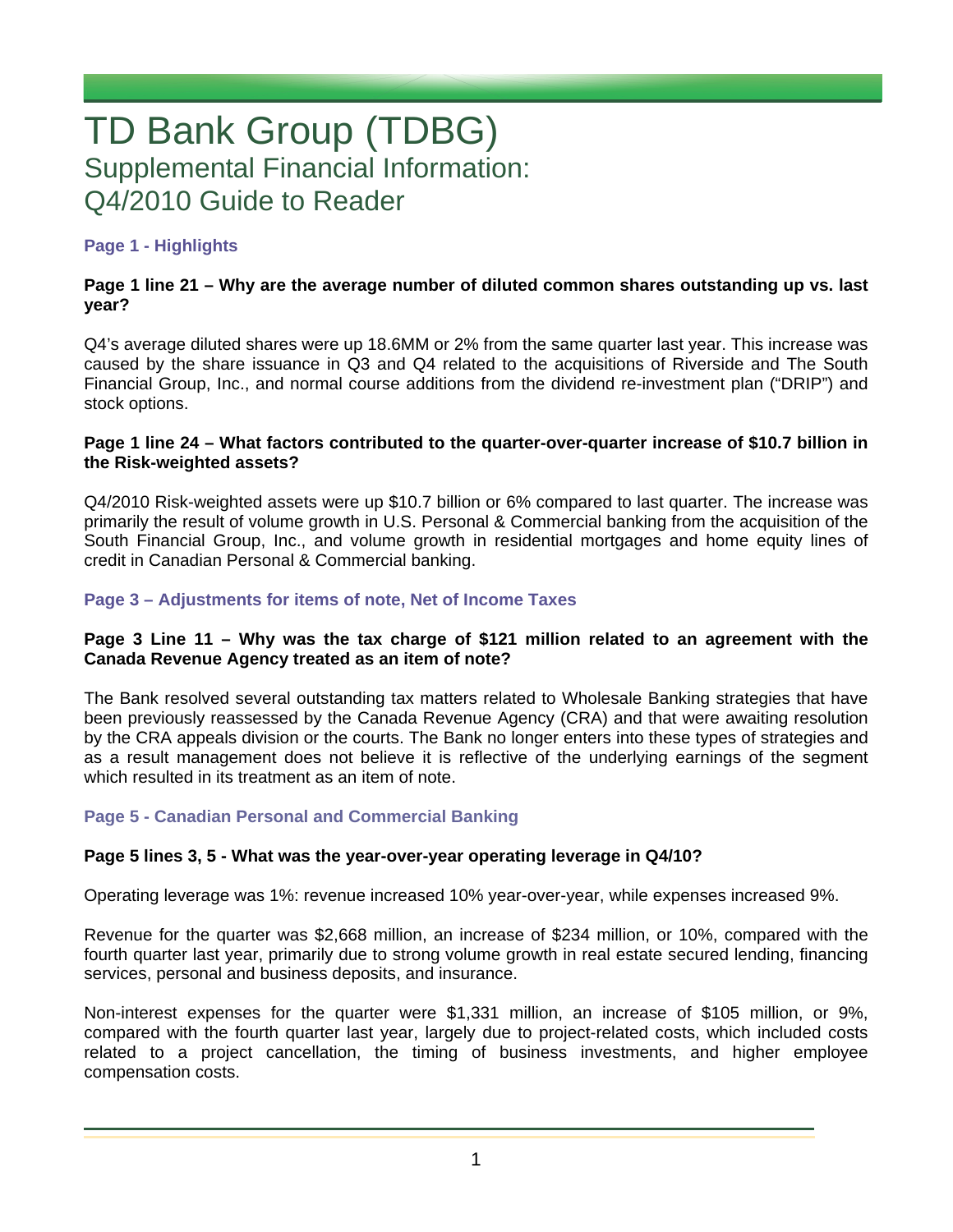# TD Bank Group (TDBG) Supplemental Financial Information: Q4/2010 Guide to Reader

## **Page 6 – Wealth Management**

## **Page 6 line 8 – Why was the contribution from TD Ameritrade down from the same quarter last year?**

The Bank's reported investment in TD Ameritrade generated net income for the quarter of \$33 million, a decrease of \$26 million, or 44%, compared with the fourth quarter last year. The decrease was due to lower earnings and the translation effect of a stronger Canadian dollar. For its fourth quarter ended September 30, 2010, TD Ameritrade reported net income of US\$114 million, a decrease of US\$43 million, or 27%, compared with the fourth quarter last year. For more information on TD Ameritrade's results, go to *www.amtd.com/investors*.

#### **Page 6 line 16/17 – Why did the assets under administration and assets under management increase compared to last year?**

Assets under administration of \$224 billion as at October 31, 2010, increased by \$33 billion, or 17%, from October 31, 2009. Assets under management of \$183 billion as at October 31, 2010, increased by \$12 billion, or 7%, from October 31, 2009. These increases were driven by market appreciation and net new client assets.

## **Page 9 – Wholesale Banking Segment**

## **Page 9 line 21 – What were the main reasons for the decrease in Net Income (Loss) compared to the same quarter last year?**

Wholesale Banking reported net income for the quarter was \$95 million, a decrease of \$277 million, or 74%, on a reported basis, and \$216 million, a decrease of \$156 million, or 42%, on an adjusted basis, compared with the fourth quarter last year. There were no items of note in the prior year. The decrease was due to lower fixed income, credit and equity trading, and lower underwriting fees, partially offset by improved currency trading, investment banking income, and gains in the investment portfolio. In the fourth quarter last year, results were very strong as financial markets recovered at a rapid pace resulting in significantly improved asset values and market liquidity. The operating environment in the current quarter had decreased client volumes and offered fewer trading opportunities compared to same quarter last year.